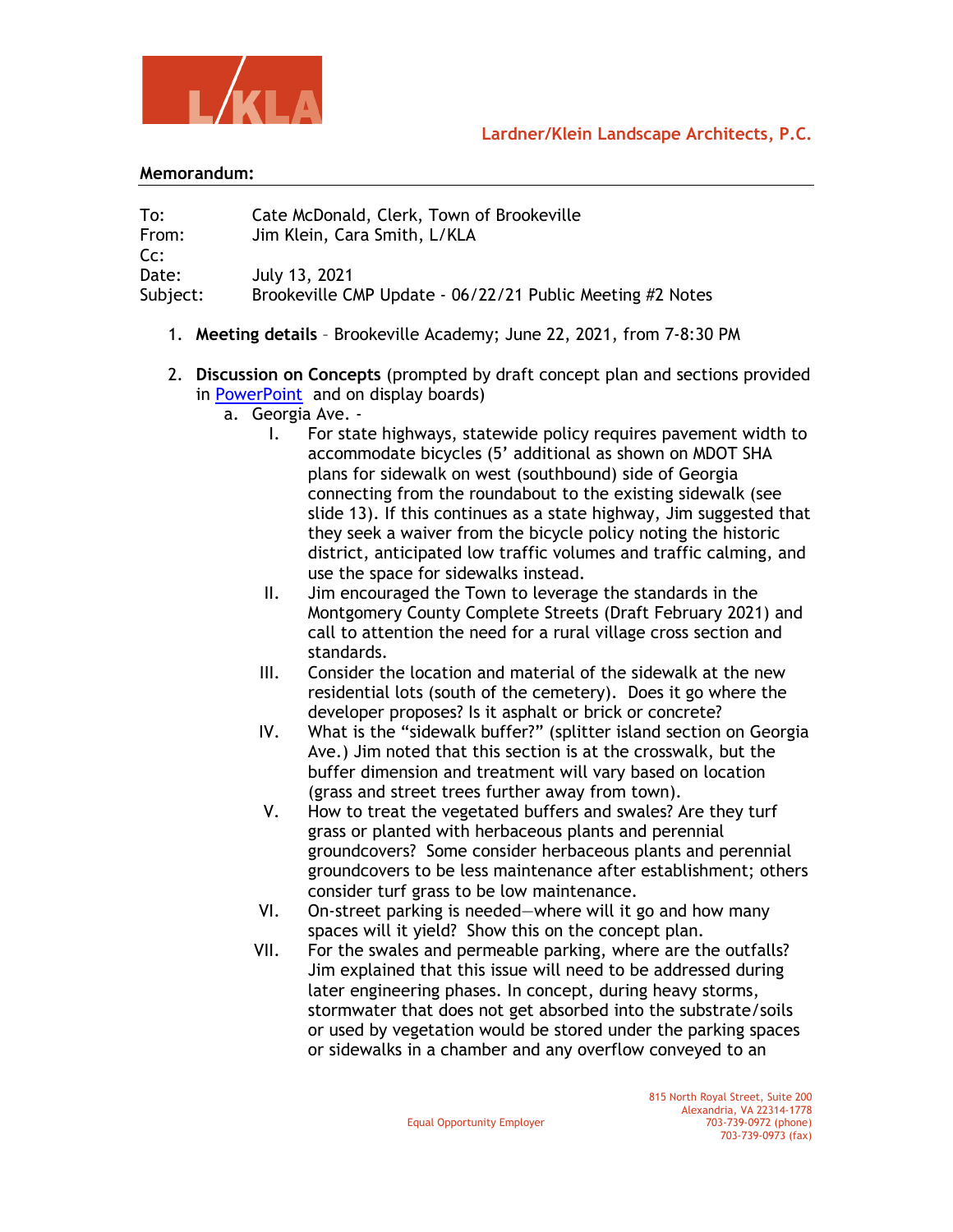emergency outfall but under most conditions the water would infiltrate into the subsoil or be stored and released more slowly.

- VIII. Between the houses at the end of High Street, stormwater flooding is a problem—will this plan address the remediation? No, this plan will not get into that level of detail, but this issue will be noted in the plan and would need to be addressed as part of a future design and engineering phase.
- b. East Market St.
	- I. Brookeville was "on the map" because of the two mills at either end of Market St. Could this be an interpretive feature and/or gateway feature?
	- II. Could the plan include a mulch path and small parking area to the Town's property near the WSSC facility? It was noted that the Town has a good relationship with the County, so the hope is that there will be some flexibility in locating some improvements such as the parking, mulch path, and perhaps some sort of gateway feature.
	- III. It would be nice to see "more green" between the North/South St. intersection and the transition toward the historic Bentley House. Perhaps narrow this segment and add "more green?"
	- IV. An E. Market St. resident observed and counted relatively higher traffic volumes a recent Saturday afternoon. Traffic from the east was enormous, while there was less traffic coming from the west. Could the Town install a sign that says, "local traffic only?" Some research is needed to determine if the Town can post such a sign.
	- V. Is the sidewalk brick or concrete on E. Market St. (on the eastbound side)? A few factors to consider include water collection at this location, steep slopes, icing in winter, and snow plowing.
	- VI. The asphalt curbing gets destroyed when plowed in the winter.
	- VII. The existing speed humps are noisy and do not slow traffic. They cause curbing to crack. *There was general consensus to remove the speed humps and replace stop controlled intersections and crosswalks.*
	- VIII. There is a need to maximize parking but reduce the amount of roadway at the same time. This is the challenge.
- c. West Market St.
	- I. At the western gateway, the County may be considering the purchase of adjacent property that would allow for the path to connect parkland as part of a looped trail system.
- d. Intersection
	- I. What are the large green circles? *These could be shade trees if the overhead utilities are buried, but otherwise will need to be trees that can be planted under overhead utilities (20' max.)*
	- II. The intersection materials could be phased and could be addressed quickly with basic materials at the start.
	- III. Preference is to use bricks, not imprinted asphalt.
- e. General Q&A